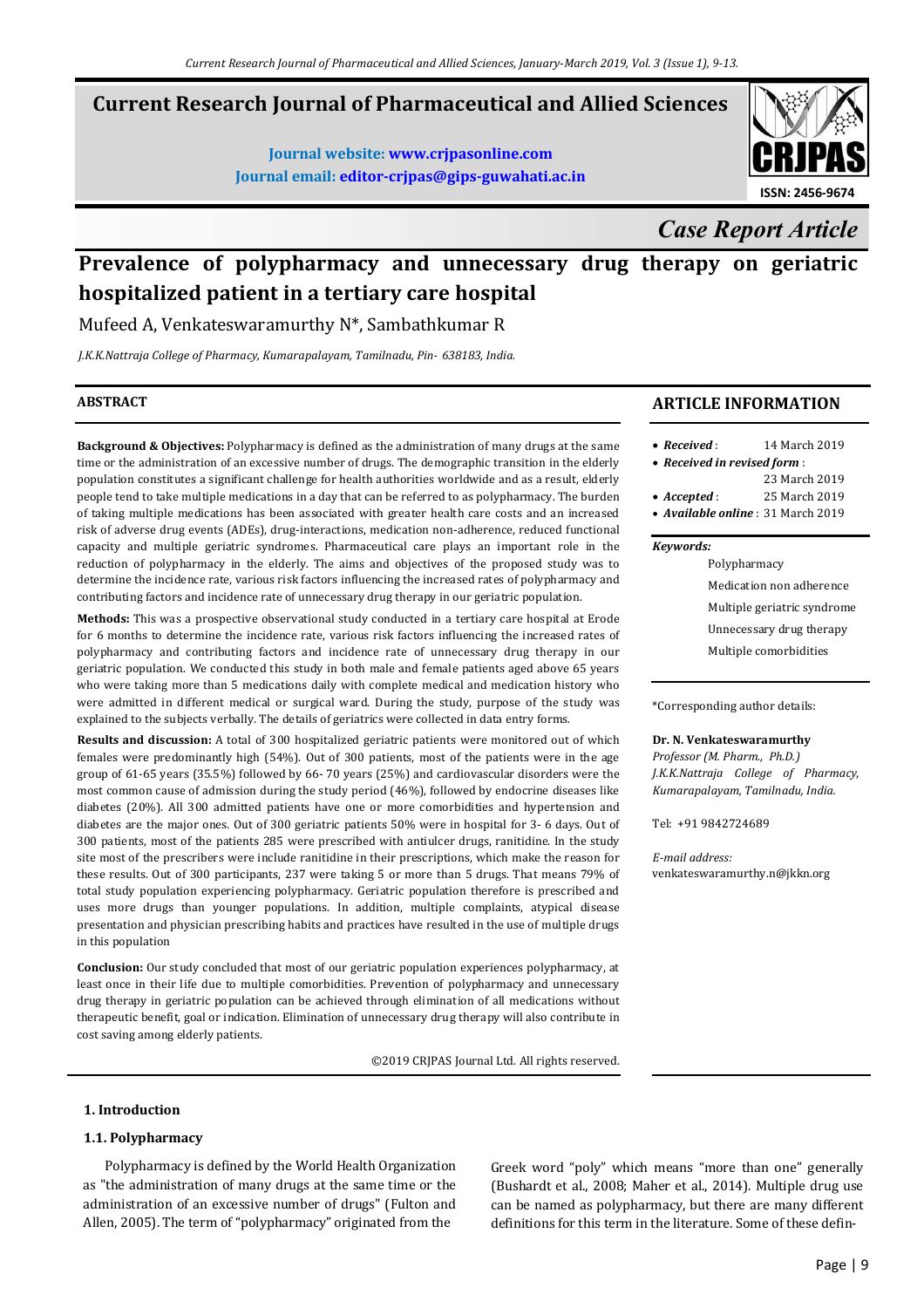-itions are (a) medication did not match diagnosis; (b) the use of several drugs concurrently for the treatment of one or more coexisting diseases; (c) Concurrent use of 5–9 drugs; (d) The use of potentially inappropriate medications, which can increase the risk for adverse drug events (Bushardt et al., 2008; Medeiros-Souza et al., 2007; Jerson et al., 2012; Lees et al., 2011; Takane et al., 2013; Finkers et al., 2007; Onder et al., 2012; Maggiore et al., 2010; Viktil et al., 2007).

 Besides, according to some definitions topical and herbal drugs, vitamin and minerals are not included to the polypharmacy. On the other hand, the duration of therapy is important on polypharmacy for some definitions (Medeiros-Souza et al., 2007)

 In this context, one of the most common definitions of polypharmacy is the concurrent use of six or more medications by a patient. The number of medications varies from 4 to 10 in different studies (Finkers et al., 2007; Onder et al., 2012; Haider et al., 2009; Keshishian et al., 2008). In some researches, 0–4 drug use is named as non-polypharmacy, concurrent use of 5–9 drugs defined as polypharmacy, on the other hand 10 and more drugs as excessive polypharmacy (Onder et al., 2012).

 The study was aims to determine the incidence rate, various risk factors influencing the increased rates of polypharmacy and contributing factors and incidence rate of unnecessary drug therapy in our geriatric population. The objective of the present investigation was to (a) to determine the incidence rate of polypharmacy (b) to determine the contributing factors for polypharmacy; (c) To determine the most frequently prescribed drug in geriatric population; (d) To determine the incidence rate of unnecessary drug therapy; and (e) To determine the contributing factors for unnecessary drug therapy.

## **1.2. Epidemiology of polypharmacy in geriatrics**

 World Health Organization has evaluated that in every nine people there is one elderly people, i.e. of age 60 years or older. This value is to be expected to increase to one in five people by 2050 accounting for about half of the total growth of the world population. The demographic transition in the elderly population constitutes a significant challenge for health authorities worldwide as with advancing age multiple chronic diseases such as hypertension, diabetes mellitus, arthritis, chronic heart disease, renal diseases, etc. are associated. As a result of which elderly people tend to take multiple medications in a day that can be referred to as polypharmacy (Hajjar et al., 2007). Various studies globally have shown that on an average 2-9 medications per day are taken by the elderly people (Fulton and Allen, 2005). The prevalence of inappropriate medication used by the elderly people was found to be from 11.5-62.5% (Kwan and Farrell, 2014).

## **2. Methodology**

 This was a prospective observational study conducted in a tertiary care hospital at Erode for 6 months to determine the incidence rate, various risk factors influencing the increased rates of polypharmacy and contributing factors and incidence rate of unnecessary drug therapy in our geriatric population. During the study, purpose of the study was explained to the subjects verbally. The details of geriatrics were collected in data entry forms.

## **2.1. Inclusion criteria**

- Patients above 65 years of age
- Patients takes more than five medications daily
- Both male and female patients can participate
- Patients admitted in different medical/surgical ward
- Patients with complete medical and medication history
- Patients who are willing to participate

## **2.2. Exclusion criteria**

- Patients below 65 years of age
- Patients visited in outpatient department
- Patients with incomplete/improper medical records

## **3. Results and discussion**

 The current prospective study was intended to evaluate the prevalence of polypharmacy and unnecessary drug therapy in hospitalized geriatric population and was carried out in a tertiary care hospital at Erode, Tamil nadu for a period of 6 month in the year, 2017. A total of 300 hospitalized geriatric patients were monitored (Table 1). Out of 300 geriatric patients admitted in different departments in hospital, predominantly were females (54%). According to Ministry of Statistics and Programme Implementation, Government of India, population census 2011 there are nearly 104 million elderly persons in India; 53 million females and 51 million males (Census report of India, 2011).

 Out of 300 geriatric patients admitted in hospital, most of the patients (35.5%) were in the age group of 61-65 years followed by 66- 70 years (25%) [Table 2]. This can be explained with the help of population study in India. According to a study based on population census 2011, conducted by Institute of Social and Economic Change, Bangalore, people with age of 60-64 years is more when compared to other geriatric population (Shraddha and Bani., 2013). The increased prevalence in this age group can be collated to the demographic transition in India with a sharp decline in the death rate as well as the birth rate. The life expectancy of an average Indian male is 67.3 years and that of females is 69.6 years (Jackson and Wenger, 2011).

 Cardiovascular disorders were the most common cause of admission during the study period (46%), followed by endocrine diseases like diabetes (20%) [Table 3]. According to Jackson and Wenger (2011), coronary heart diseases is the leading cause of death of elderly men and women; 81% of adults who die of CHD in the elderly are aged 65 or elder (Amna et al., 2016). In a similar study, conducted by Amna andco-workers, also concluded the same results (Patterson et al., 2012).

 All 300 admitted patients have one or more comorbidities and hypertension and diabetes are the major ones (Table 4). Most of the patients were admitted with cardiovascular or related diseases, so comorbidities were common. Out of 300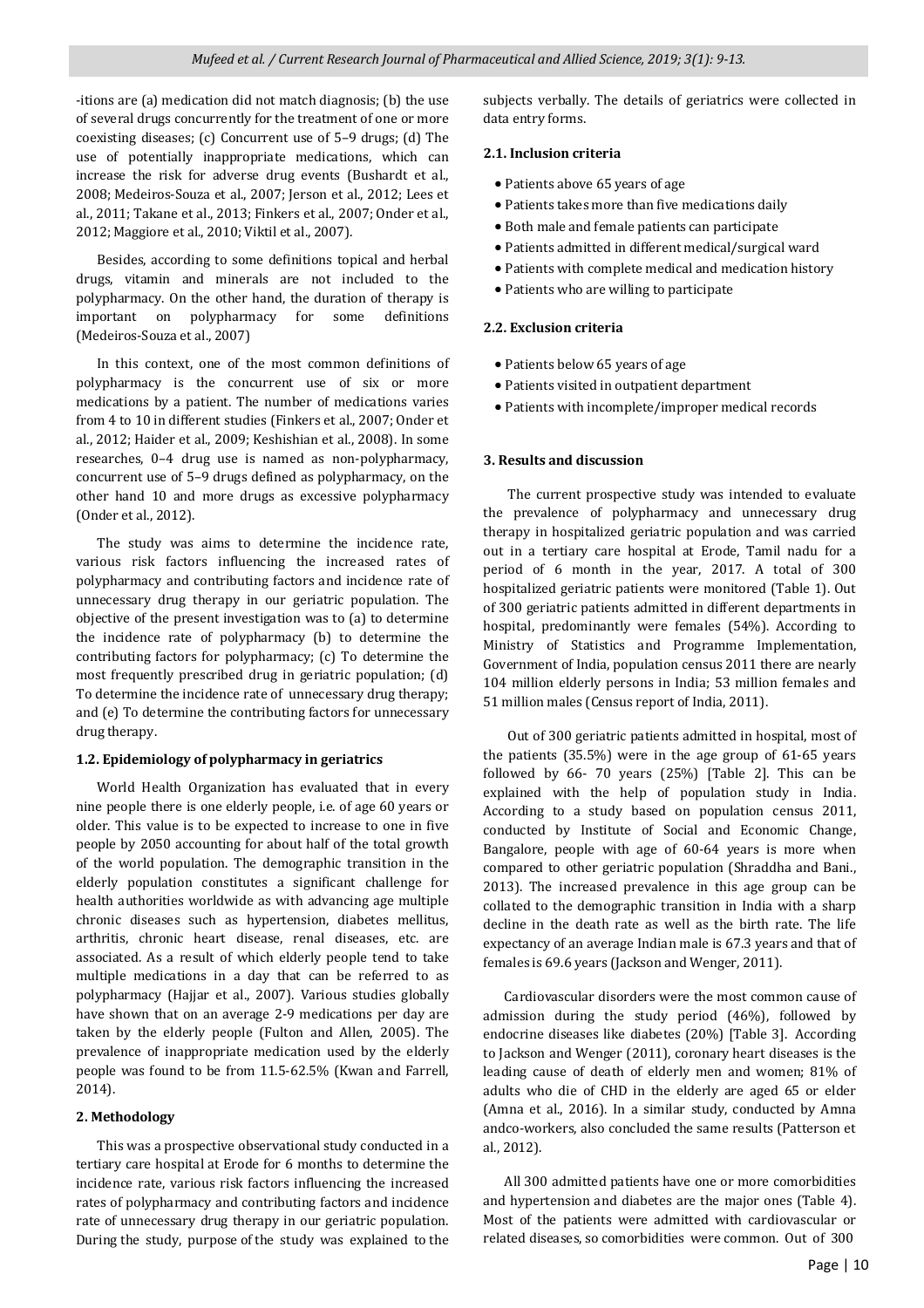geriatric patients 50% were in hospital for 3- 6 days (Table 5). Most of the admitted patients were heart patients and respiratory patients. Out of 300 patients, most of the patients 285 were prescribed with antiulcer drug (ranitidine HCl). In the study site most of the prescribers were include ranitidine in their prescribers, which make the reason for these results. Prevalence of hypertension in Indian population makes antihypertensive a major prescribed group (Table 6). Out of 300 participants, 237 were taking 5 or more than 5 drugs. That means 79% of total study population experiencing polypharmacy (Figure 2). This result can be explained like this: With increasing age comes an increasing vulnerability to develop diseases and, in the elderly, the tendency to acquire multiple and chronic diseases. This population therefore is prescribed and uses more drugs than younger populations. In addition, multiple complaints, atypical disease presentation and physician prescribing habits and practices have resulted in the use of multiple drugs in this population (Bushardt et al., 2008).

 Out of 237 polypharmacy cases, 174 (74%) were in cardiac or endocrine department (Figure 3). This make cardiology department higher in polypharmacy cases (Patrick et al., 2013). Our study results shows that out of 300 patients 183 were received unnecessary drug treatment and only 117 were received proper therapy. Out of 183 unnecessary drug treatment case, 120 were in cardiology and endocrine diseases department (Table 7). Prevalence of cardiovascular diseases makes this result and the urgency also made a contribution. Out of 183 unnecessary treatment received cases, 110 were prescribed with gastrointestinal drugs (Table 8). Results shows that gastrointestinal drugs especially ranitidine make more contribution to unnecessary treatment followed by cardiovascular drugs.

 Our study result shows that the reason for unnecessary treatment is the prescription of drug without any specific indication. Out of 183 case 117 cases were belongs to this category (Figure 4). The unnecessary treatment with no medical indication can be explained like this in a cardiovascular case; ranitidine prescribed to prevent side effect/prophylactic therapy in low dose aspirin in patient without peptic ulcer history. This problem classified into "prescribing cascade". The "prescribing cascade" begins when an adverse drug reaction is misinterpreted as a new medical condition. Another drug is then prescribed, and the patient is placed at risk of developing additional adverse effects relating to this potentially unnecessary treatment (Bushardt et al., 2008).

## *Limitations*

- Our study period was restricted and it was only 6 months.
- The study had limitations due to its small sample size (n=300 only) and the fact that there were no data on any non-prescription drugs and supplements taken, as this information was not available in the medical records.
- Extrapolation of our findings to different populations, ethnic groups and urban populations in India may be inappropriate.

#### **Table 1: Gender wise distribution in the study population**

| Gender        | Number of patients $(n=300)$ | Percentage (%) |
|---------------|------------------------------|----------------|
| Male          | 139                          | 46             |
| <b>Female</b> | 161                          | 54             |

**Table 2: Age wise distribution of study population**

| Age groups  | Number of patients (n=300) | Percentage (%) |
|-------------|----------------------------|----------------|
| $61-65$ yrs | 102                        | 35.5           |
| 66-70 yrs   | 82                         | 25             |
| 71-75 yrs   | 47                         | 16             |
| 76-80 yrs   | 31                         | 10             |
| 81-85 yrs   | 21                         | 7.2.           |
| 86-90 yrs   | 12                         | 4.5            |
| 91-95 yrs   | 05                         | 1.8            |

**Table 3: Reason for admission in study population**

| <b>Reason for admissions</b> | Number of patients<br>$(n=300)$ | Percentage<br>(%) |
|------------------------------|---------------------------------|-------------------|
| Cardiovascular diseases      | 139                             | 45                |
| Endocrine diseases           | 57                              | 20                |
| Neurological diseases        | 19                              | 06                |
| Respiratory diseases         | 52                              | 18                |
| Musculoskeletal diseases     | 14                              | 04                |
| Gastrointestinal diseases    | 16                              | 06                |
| Psychiatric diseases         | 03                              | 01                |

#### **Table 4: Comorbidities of study population**

| <b>Comorbidities</b>                | <b>Number of patients</b><br>$(n=300)$ | Percentage<br>(%) |
|-------------------------------------|----------------------------------------|-------------------|
| Hypertension                        | 77                                     | 26                |
| Hyperlipidemia                      | 08                                     | 02                |
| Diabetes mellitus                   | 66                                     | 23                |
| Hypertension with diabetes          | 125                                    | 41                |
| Hypertension with<br>hyperlipidemia | 21                                     | 07                |
| More than 2 comorbidities           | 03                                     | 01                |

#### **Table 5: Length of hospital stay**

| Number of days    | <b>Number of patients</b><br>$(n=300)$ | Percentage<br>(%) |
|-------------------|----------------------------------------|-------------------|
| $1-3$ days        | 98                                     | 34                |
| 4-6 days          | 150                                    | 50                |
| 7-9 days          | 30                                     | 10                |
| $10-12$ days      | 19                                     | 06                |
| More than 12 days | 03                                     | 01                |

**Table 6: Frequently prescribed drugs in study population** 

| Drug classification     | <b>Number of patients</b><br>$(n=300)$ |
|-------------------------|----------------------------------------|
| Anti hypertensives      | 221                                    |
| Anti diabetics          | 190                                    |
| Dyslipidemic            | 165                                    |
| Anti coagulants         | 140                                    |
| Anti platelet6          | 134                                    |
| Anti epileptics         | 30                                     |
| Anti psychiatrics       | 10                                     |
| <b>NSAIDs</b>           | 167                                    |
| Anti-ulcer drugs        | 285                                    |
| Nutritional supplements | 170                                    |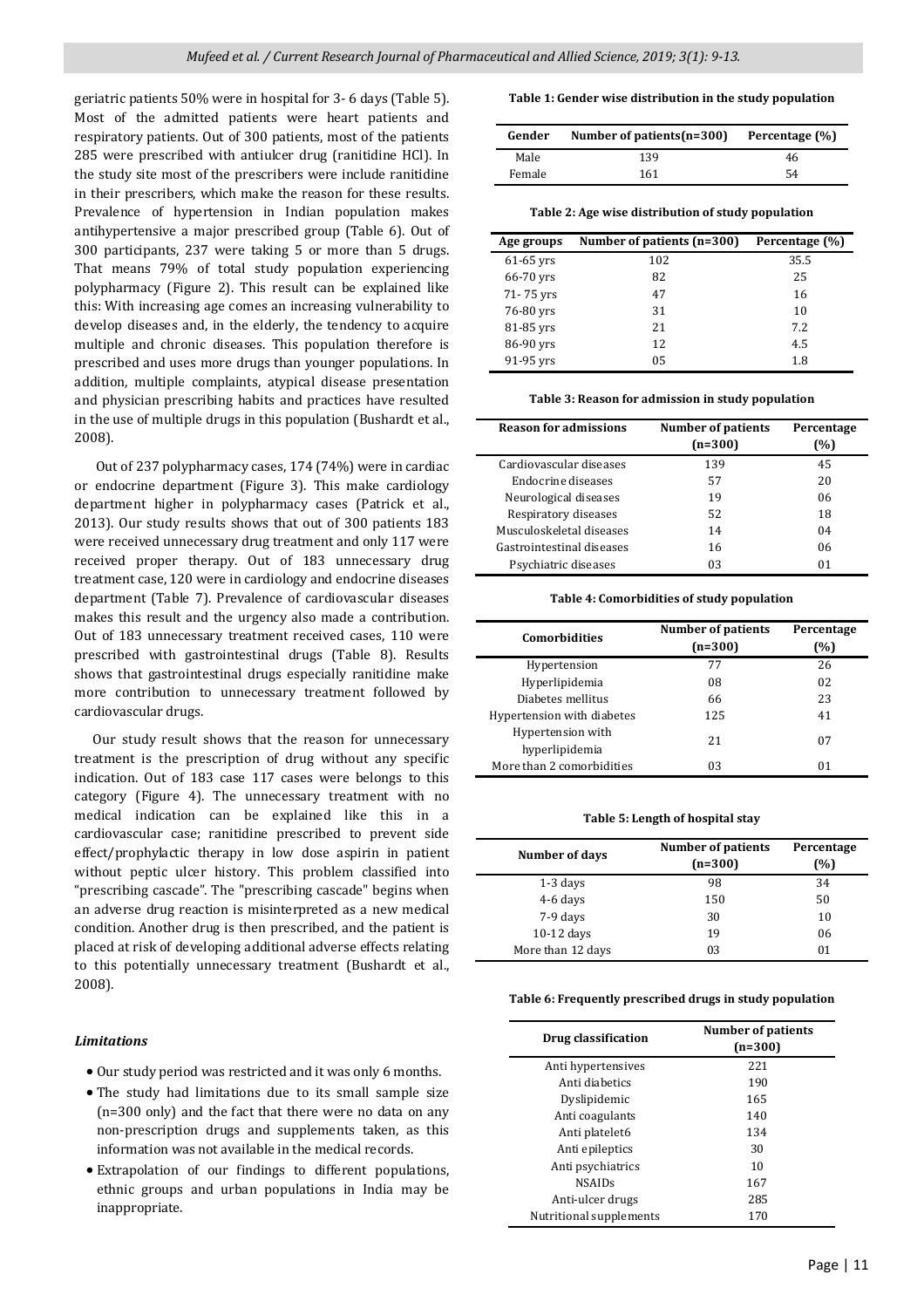#### **Table 7: Unnecessary drug therapy in different departments**

|                                | Number of         | Percentage |
|--------------------------------|-------------------|------------|
| <b>Departments</b>             | $patients(n=183)$ | (%)        |
| Cardiology & Endocrine disease | 120               | 66         |
| Gastroenterology               | 08                | 04         |
| Neurology                      | 14                | 07         |
| Orthopaediatrics               | 05                | 02         |
| Psychiatry                     | 03                | 01         |
| Pulmonology                    | 33                | 20         |

#### **Table 8: Distribution of medication associated with unnecessary drug therapy**

| Drug classification     | Number of patients (n=183) |
|-------------------------|----------------------------|
| Cardiovascular drugs    | 93                         |
| Anti diabetics          | 08                         |
| Gastrointestinal drugs  | 110                        |
| Neuromuscular agents    | 05                         |
| Respiratory drugs       | 07                         |
| Nutritional supplements | 32                         |
| Anti psychiatrics       | 03                         |
| <b>NSAIDs</b>           | 32                         |



| Cardiology +Endocrine diseases | 174 | 74 |
|--------------------------------|-----|----|
| Gastroenterology               | 11  | 05 |
| Neurology                      | 11  | 05 |
| Orthopaediatrics               | 05  | 02 |
| Psychiatry                     | 03  | 01 |
| Pulmonology                    | 33  | 13 |

**Figure 3: Polypharmacy in different departments**

## **Conclusion**

 The elderly population in India is continues to rise and the pharmacologic management of many acute and chronic conditions in this population have contributed to increase medication use among them and this situation may lead to polypharmacy and unnecessary drug therapy.

 Our study reveals that, cardiovascular diseases were the major reason for admission in elderly population and the reason behind this is our sedentary life style. The study reveals an interesting fact that, all the patients have one or more comorbidities. Our study evidence leads to the conclusion that most of our geriatric population experiences polypharmacy, at least once in their life. Majority of our



| Number of arugs | Number of patients<br>$(n=300)$ | гегсенияе<br>$\frac{6}{6}$ |
|-----------------|---------------------------------|----------------------------|
| $01 - 02$       |                                 |                            |
| $03-04$         | 63                              | 21                         |
| $05-06$         | 123                             | 41                         |
| More than 6     | 114                             | 38                         |

**Figure 1: Number of average drugs prescribing per day** 



| <b>Types of Prescription</b> | Number of<br>patients (n=300) | Percentage<br>(%) |
|------------------------------|-------------------------------|-------------------|
| Polypharmacy                 | 237                           | 79                |
| Others                       | 63                            | 21                |

**Figure 2: Number of Prescription with Polypharmacy** 



| Category                                       | Number of<br>patients (n=300) | Percentage<br>(%) |
|------------------------------------------------|-------------------------------|-------------------|
| Patients underwent<br>unnecessary drug therapy | 183                           | 61                |
| Patients received proper<br>therapy            | 117                           | 39                |

 **Figure 4: Unnecessary drug therapy in study population**